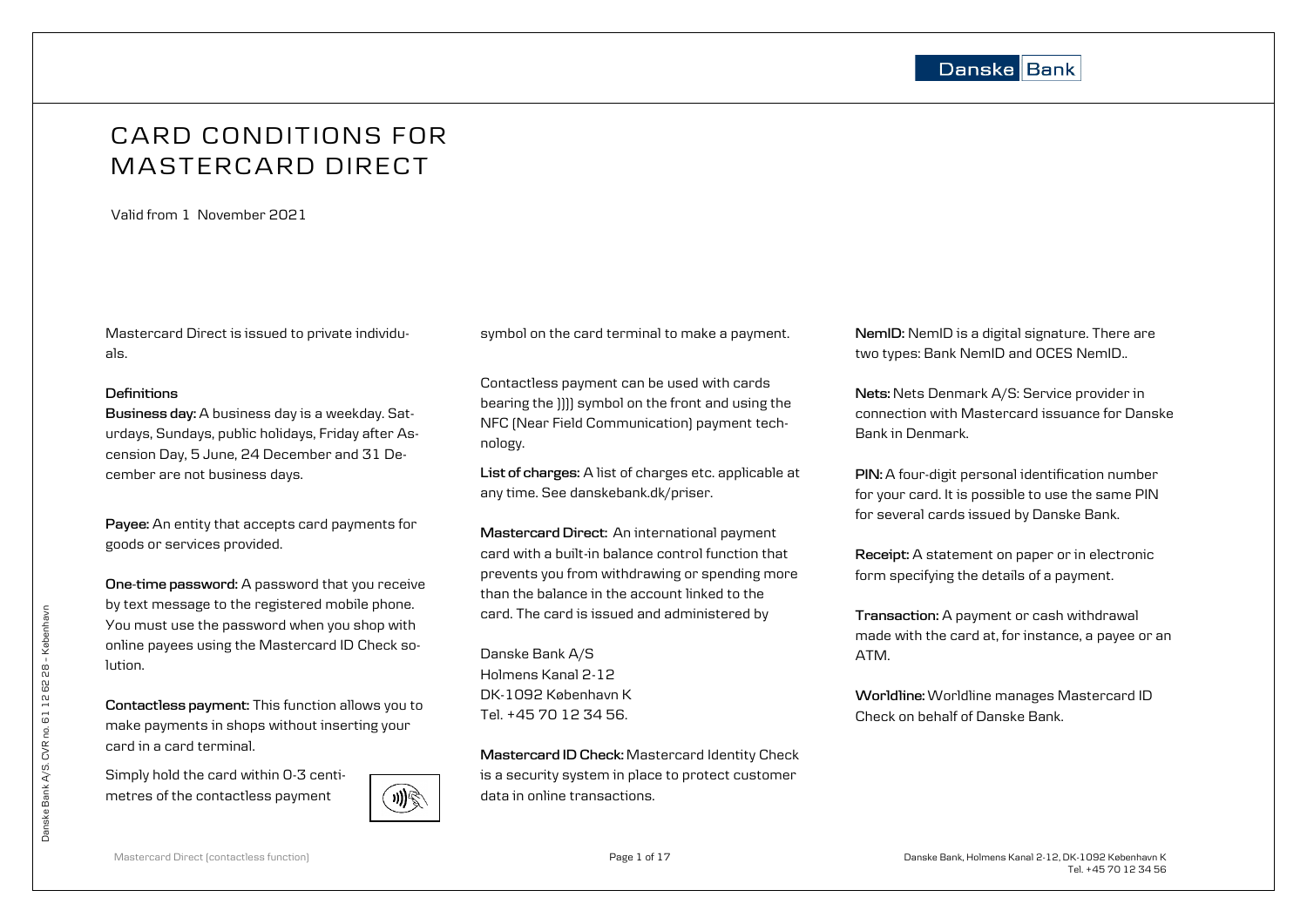#### **1 Issuance and use of the card**

Danske Bank may issue a Mastercard Direct card for your account on the basis of an individual credit assessment.

You may use your card to make payments and cash withdrawals in and outside Denmark.

To reduce the risk of fraudulent use of your card information, your Mastercard is protected by automatic geoblocking. When you travel, the card is automatically activated for use when you use it together with the chip and your PIN. Read more at [danskebank.dk/geoblocking](http://www.danskebank.dk/kortsikkerhed).

You can change the settings temporarily under Card security in Danske eBanking or Danske Mobile Banking. You can also block and unblock use of the card for online payments in Danske eBanking and Danske Mobile Banking.

If we have your mobile phone number, you will receive a text message if a purchase is rejected because an attempt is made to use the card in an area in which the card is not activated.

Remember to check your card's security settings before travelling to a country where use of the chip and PIN may not be widespread. For security reasons, Danske Bank can also change the security settings for your card. If this happens, you will be notified by email or letter at least two weeks before the changes take effect.

## **Danske Bank's rights in case of unauthorised use**

We are entitled to reject payments to payees if we suspect that there is a risk of unauthorised use. This could be payments to a website or a company (payee) which you have not authorised, or a situation where you subscribe to a product or service, and after several months, you realise that several amounts not authorised by you are automatically charged to your card.

## **1.1 Purchases**

You may use your card in Denmark and abroad to pay for goods and services provided by payees that accept Mastercard Direct cards, including online payees.

You may also use the card to make purchases by mail or telephone order and to make payments at self-service machines. A payee can make a refund into your card account through your card. A payee may lay down rules limiting the use of the card. Danske Bank cannot be held liable if a payee declines to accept the card as a means of payment.

Danske Bank is not liable for any defective goods or services sold/provided by a payee.

You may not use your card for any illegal purposes, including the purchase of illegal goods or services.

## **Contactless payment**

Contactless payment can be used in all card terminals bearing the contactless symbol:



For security reasons, there is a limit to each payment transaction made without entering your PIN, currently DKK 350.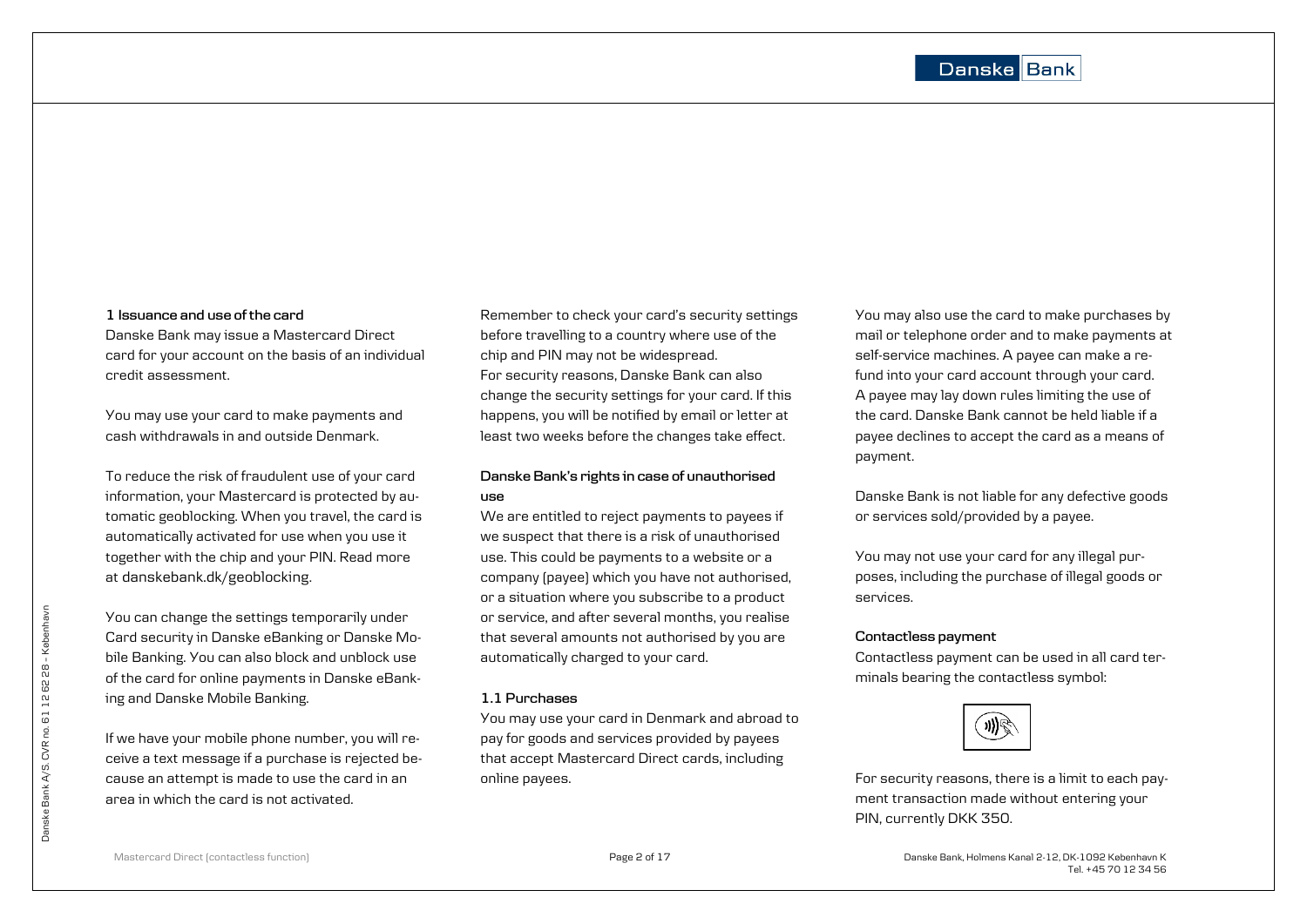Danske Bank may change that amount. You will not be notified of changes unless the amount is increased or reduced by more than 50% within a calendar year. Information about the current limit is always available at danskebank.dk [in the 'Tariff of charges' section].

If the amount of the transaction exceeds the current limit, you will be asked to authorise the payment by entering your PIN.

For security reasons, you will occasionally be asked to use the chip on your card and enter your PIN, even if the amount of the transaction does not exceed the applicable limit for contactless payments.

You can easily see which transactions were made using the contactless payment function because they are marked with the contactless payment symbol in your account.

**1.2 Cash withdrawals in Denmark and abroad** You can use the card in Denmark and abroad to withdraw cash

at cashier's desks in Danske Bank branches

- at Danske Bank ATMs (Danske Bank may, however, fix a maximum withdrawal limit)
- at other banks or cash withdrawal points affiliated with the Mastercard system
- when you shop in selected shops.

When using the card at Danske Bank ATMs bearing the Mastercard logo, you can withdraw a maximum of DKK 6,000 outside Danske Bank's opening hours and a maximum of DKK 15,000 a day during Danske Bank's opening hours.

At other ATMs in Denmark and abroad bearing the Mastercard logo, you can withdraw a maximum of DKK 6,000 a day. Local withdrawal limits may apply. Consequently, several minimum fees may be payable for the withdrawal of the desired amount.

When you use the card to make a cash withdrawal in connection with a purchase, you can withdraw a maximum of DKK 1,000 per purchase.

The maximum purchase on the card is DKK 30,000 a day.

## **1.3 Purchases and cash withdrawals**

When you use your card to make a purchase or cash withdrawal and we have received the transaction data, the amount will no longer be available in your account.

The amount is debited to your account once Danske Bank has received the payment demand from the payee.

If you use your card to withdraw cash at Danske Bank ATMs and branches in Denmark, the amount is debited to your account immediately.

When you make such purchases, the payee may generally not charge the amount to your account until the goods have been sent. But if you book flights or concert tickets for example, the payee may charge the amount to your card account at the time of booking.

You cannot spend more than the balance in your account. As a result, Danske Bank may reject payment requests if there are insufficient funds in the account.

Bank A/S. CVR no. 61 12 62 28 - Københavr Danske Bank A/S. CVR no. 61 12 62 28 – København Danske B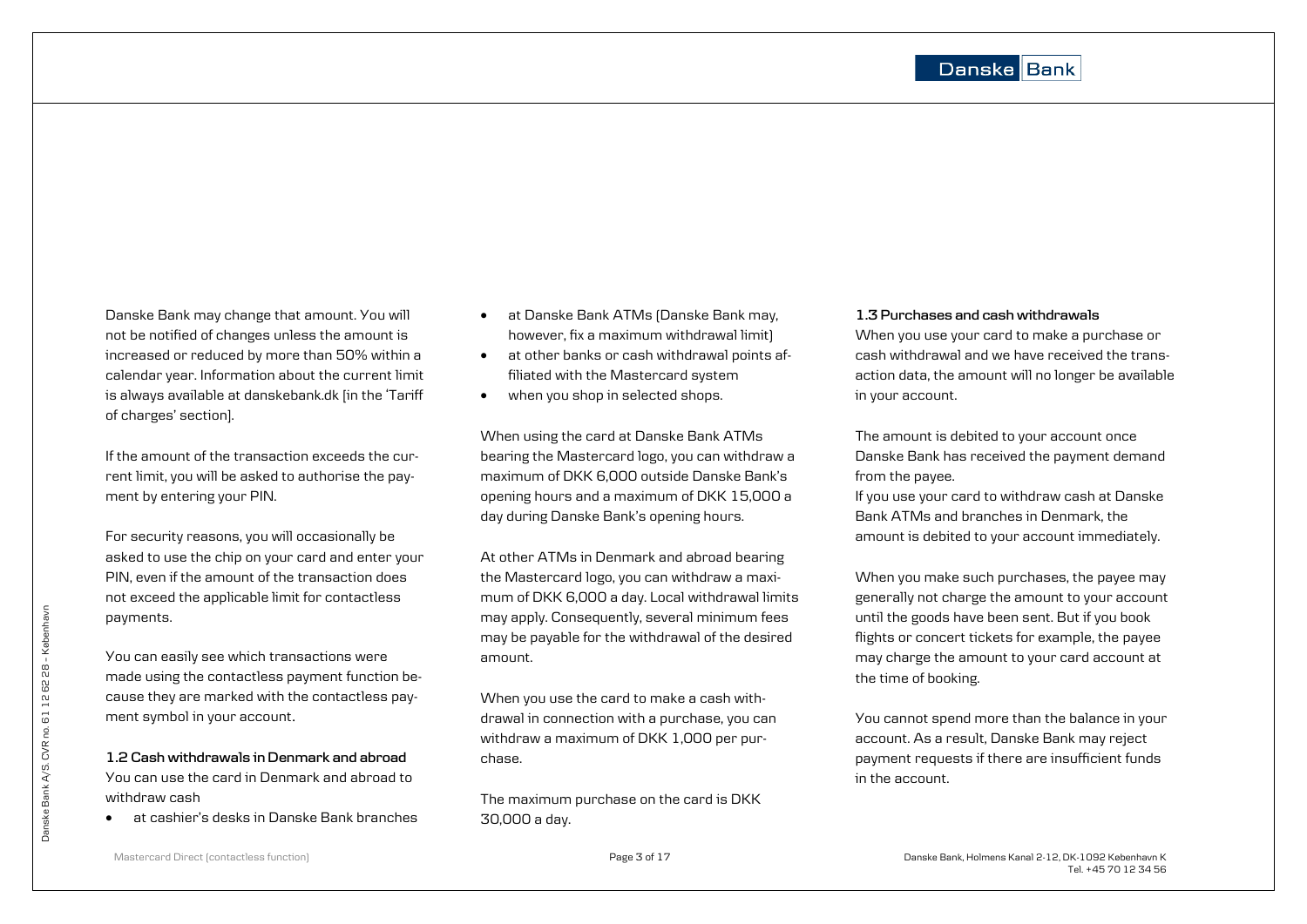When you make a payment or cash withdrawal in foreign currency, Danske Bank converts the amount into Danish kroner (see the list of charges).

## **1.4 Approval of account transfers via Danske Bank ATMs**

You may use your card to make transfers via our ATMs to Danske Bank accounts and to accounts held with other banks in Denmark.

## **1.5 Industrial conflicts**

You cannot use your card in Denmark if Danske Bank, Nets and/or the operational centres of these companies are involved in an industrial conflict. You will be informed as soon as possible through the Danish daily press of the beginning and conclusion of such conflict.

You cannot expect to be able to use the card outside Denmark if one or more of Danske Bank's or Nets' operational centres and/or one or more of Nets' international business partners are involved in an industrial conflict.

You are still able to use your card outside Denmark in the event of industrial conflicts outside Denmark.

## **2 Conditions for holding and using the card**

## **2.1 Delivery and protection of card and PIN**

Upon receipt, you must sign the signature field on the back of the card. Payees compare your signature on the card with the signature on the receipt.

Once we have issued your card, we will send a PIN to your home address unless you have decided to use the PIN of one of your other personal cards issued by Danske Bank.

Your PIN is generated and printed electronically without anybody seeing the combination. You must contact us immediately if the letter containing the PIN has been opened or is not intact.

You must always keep your card safe and check regularly that you have not lost it. Do not keep your PIN with your card or write it on the card. You should memorise your PIN and destroy the

letter containing the PIN. Alternatively, you must keep the PIN in a safe place, preferably on a PIN memoriser, which is available free of charge from any of our branches.

## **2.2 Mastercard ID Check**

Mastercard ID Check provides additional protection of your data in connection with online transactions.

For Mastercard ID Check you use your bank NemID with the NemID code app to authenticate online purchases or enter a code that you receive by text message and a personal code that you have chosen.

If you cannot use Mastercard ID Check, you will not normally be able to make online purchases.

## **2.2.1 How to register**

You do not need to register to use your NemID with the NemID code app for Mastercard ID Check.

Your mobile phone number will automatically be registered with Mastercard ID Check by Danske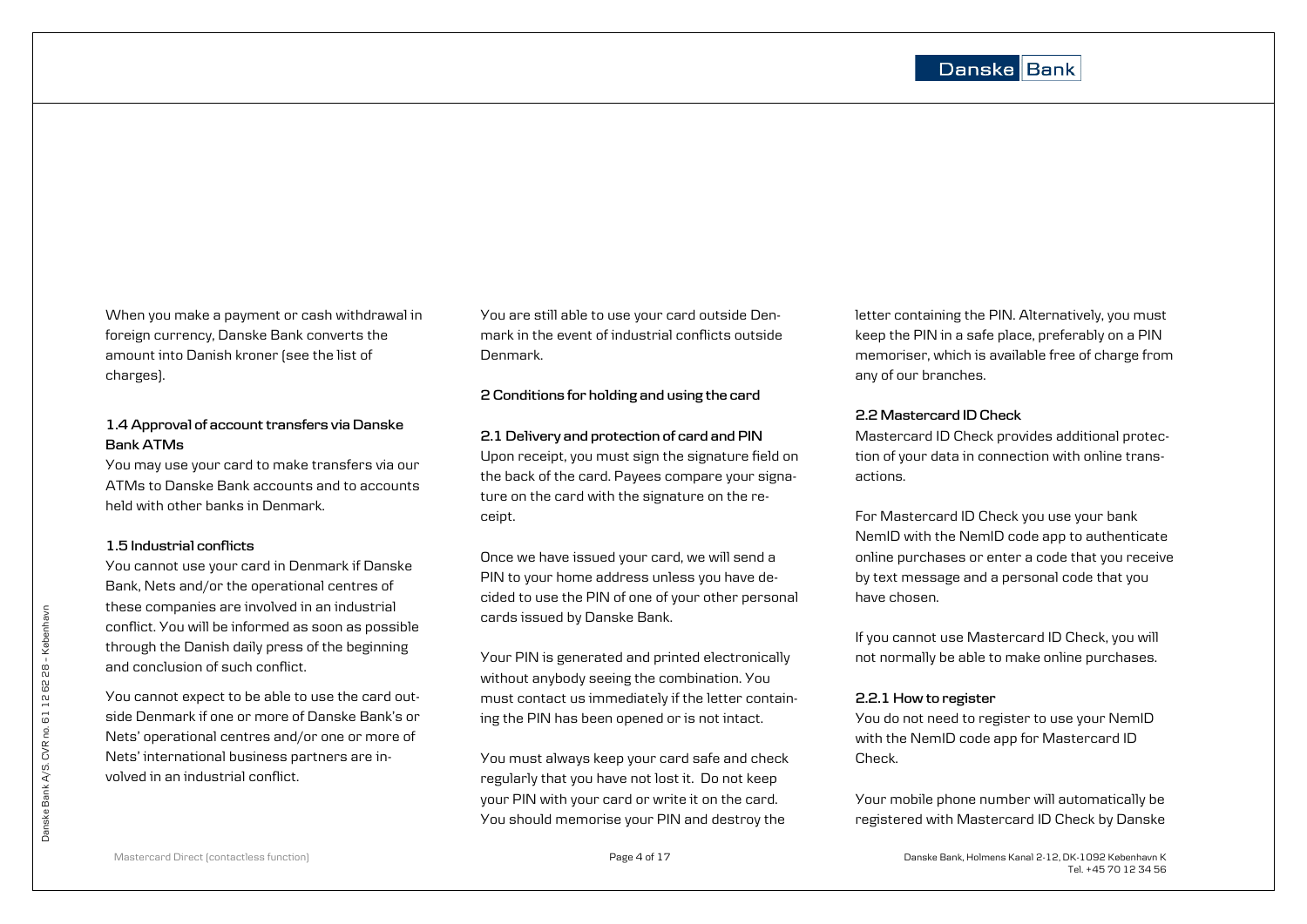Bank when you provide Danske Bank with your mobile phone number.

You can create your personal code at danskebank.dk/kortstyring.

## **2.2.2 Changes to mobile phone number**

You can change/deregister your mobile phone number by updating your contact details in Danske eBanking or Danske Mobile Banking.

You can change your personal code at danskebank.dk/kortstyring

## **2.2.3 Special conditions for the registered mobile phone and your personal code**

Your mobile phone is part of the security solution provided by Mastercard ID Check. Consequently, you must ensure that no one else has or may gain access to both your card and your mobile phone. If you lose your mobile phone, you must change/deregister your mobile phone number as quickly as possible. If you also lose your card, you must block it (see section 2.7).

You must treat your personal code in the same way as your PIN (see section 2.1).

## **2.3 Use of the card**

You are the only person who may use your card, PIN and SecureCode. If you want to authorise another person to make withdrawals from your account using a card, this person must have his or her own card and his or her own PIN.

This person's use of the card is subject to the same conditions that apply to you.

If you no longer want the person to be able to make withdrawals from your account, he or she must return the card to Danske Bank, and you must cancel the authorisation in writing.

Before you authorise a payment or cash withdrawal, you must always check that the amount is correct. You cannot revoke transactions already authorised (see 2.9 for exceptions).

You can use your card in the following ways:

By using the chip or magnetic strip and PIN

- By using the chip or magnetic strip and signature
- By using the card number, expiry date and card validation code (relevant, for instance, for online transactions)
- By using the chip or magnetic strip but not your PIN at self-service machines
- By using the contactless function.

## **PIN**

When you enter your PIN, you must make sure that no one else can see the combination.

## **Signature**

Never sign a receipt if

- the amount is not stated
- if the amount is incorrect.

If you notice that a payee issues more than one receipt stating your card details, you must make sure that any unsigned receipts are destroyed.

If you authorise a payee to debit an additional amount, for example a service tip, you must ask for a receipt for the full amount.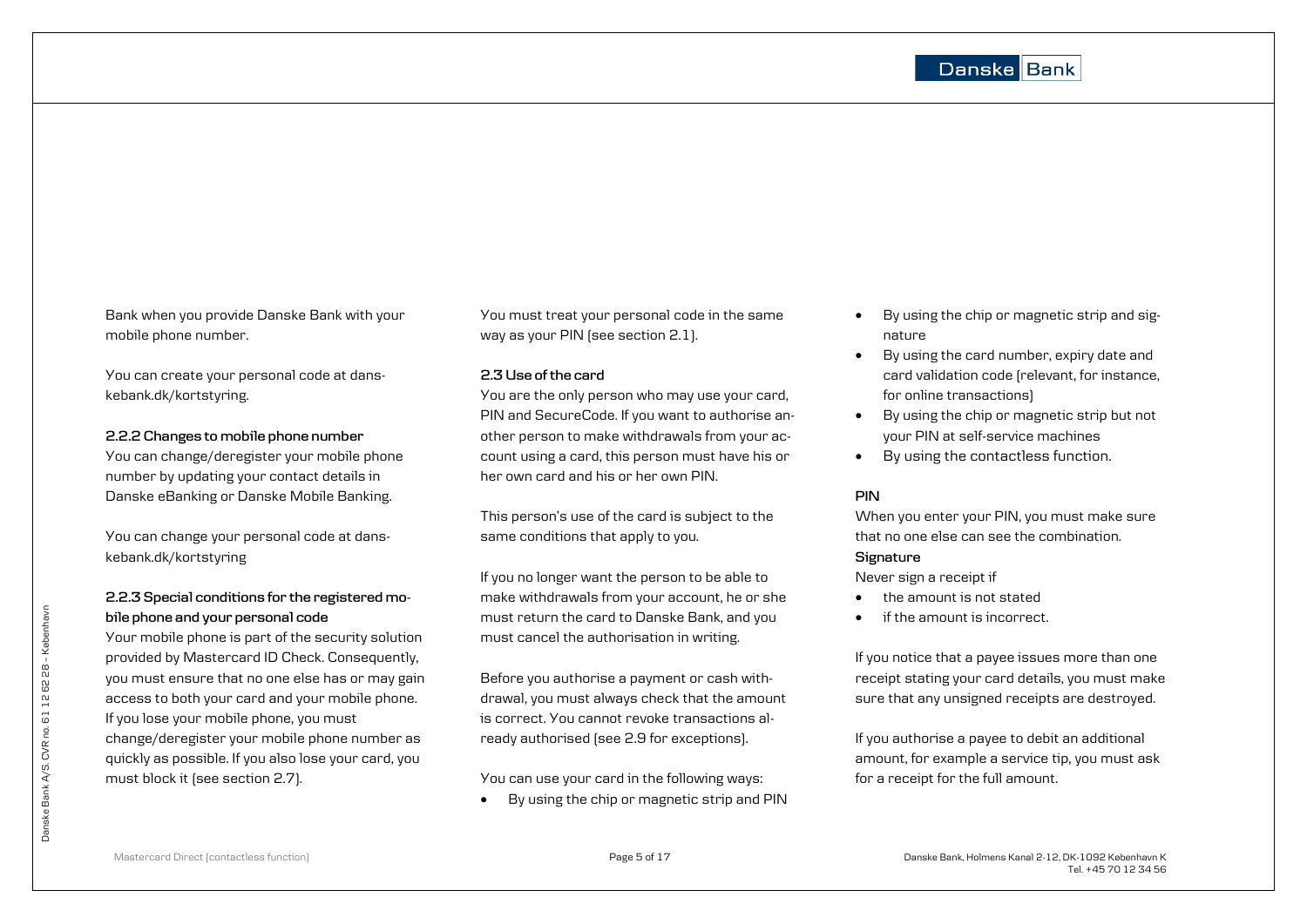When using the card to hire a car or pay for hotel accommodation for example, you will often beasked to sign a receipt that allows the car hire company or hotel to subsequently debit additional amounts. In such case, you must keep in mind that signing a receipt may allow the car hire company or the hotel to debit additional amounts to your account (see 2.9.1).

## Online use etc.

To make purchases online or by mail or telephone order, you must provide the card number, expiry date, card validation code and, if required,name and address. When you make a purchase by mail order, you must also sign the order form.

In addition, when making online purchases, you will usually use Mastercard ID Check.

Never disclose your PIN in any of the above transactions.

## **Self-service machines**

At self-service machines, you can use the card without entering your PIN or signing a receipt. At these machines, you accept the transaction by either inserting your card into the machine or by subsequently pressing the OK button.

#### **2.4 Receipts**

You should always ask for a receipt for a payment or cash withdrawal. The receipt must state the date, the amount and part of your card number. You must make sure that the amount matches the amount of the purchase or cash withdrawal and that the date is correct.

You should keep your receipt to check that the correct amount is debited to your card account (see 2.8). At self-service machines, you may not get a receipt.

## **2.5 Payment of recurring services**

Termination of contractual services paid for by card, for example a subscription, requires that you comply with the terms and conditions laid down by the payee. If you get a new card or a new card number, you must inform the payee of the new card or card number.

## **2.6 Charges to your account**

Purchases and cash withdrawals are usually charged to your card account on the day of the purchase or withdrawal, however, the actual date on which the transaction is charged to the account depends on when we receive the transaction.

#### **2.7 Duty to block your card**

You must contact us immediately if

- you lose your card
- another person has found out your PIN
- you discover unauthorised use of your card
- you suspect that your card has been copied
- you suspect potential unauthorised use of the card.

You can block your card directly in your Danske Mobile Banking and eBanking solutions. You can also call us on tel. +45 70 20 70 20. The line is open 24 hours a day.

Once we have been notified that the card has been lost or that another person knows the PIN, the card is registered on a list of blocked cards

Danske Bank A/S. CVR no. 61 12 62 28 - Københavr Danske Bank A/S. CVR no. 61 12 62 28 – København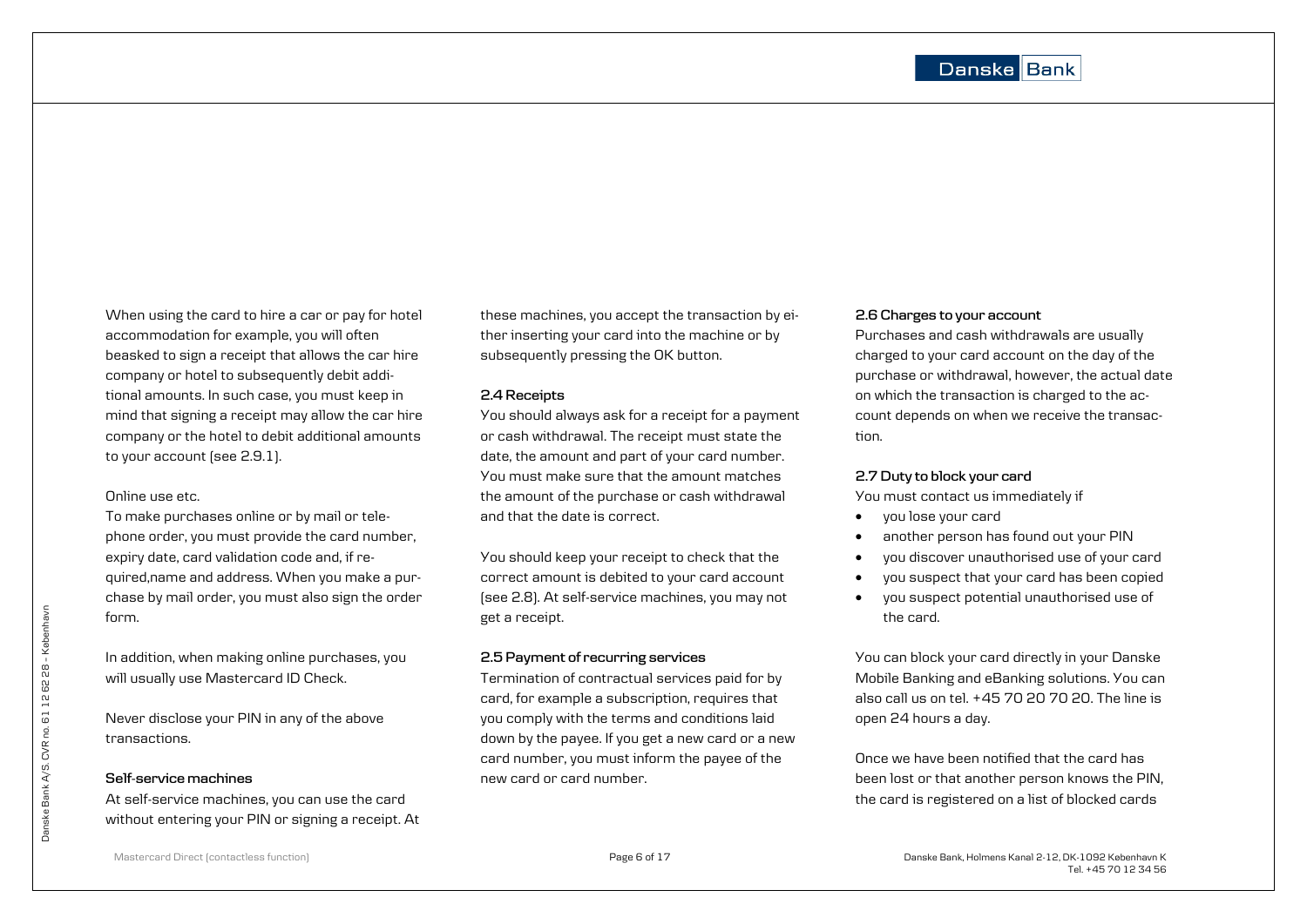and is blocked through Mastercard's international authorisation system. The card is also included on this list and blocked if we suspect unauthorised use.

We subsequently send you written confirmation of the blocking, specifying the time when we received the request for blocking.

If you have lost your card, but recover it, you can unblock your card in two ways, depending on how you blocked it:

- If you blocked your card via Danske Mobile Banking/Danske eBanking, you can usually unblock it in Danske Mobile Banking/Danske eBanking.
- $\bullet$  If you have called us on tel.  $+45\,70\,20\,70$ 20 to have your card blocked and you subsequently recover it, you must call us again to have your card unblocked.

## **2.8 Checking account entries**

You must regularly check the entries in your account. If the information on the statement does not match that on your receipts or the statement contains suspicious transactions, you must contact us as soon as possible. See 2.9 and 2.10 for more information on deadlines for revoking transactions.

As you do not present your card when making purchases online or by mail or telephone order, you should pay special attention to such purchases. This also applies to purchases made using the card's contactless function which are marked with the contactless payment symbol (see page 1).

## **2.9 Revocation of authorised payments**

Payments which you have authorised cannot be revoked. Under certain circumstances, however, you may revoke a payment (see below).

## **2.9.1 If you did not know the final amount when you authorised the payment**

If you did not know the final amount when you authorised the payment and the amount charged to your card account is considerably higher than you could reasonably expect, you may be entitled to revoke the payment.

This may be the case if, for instance, you rented a car or stayed at a hotel and allowed the payee to

subsequently charge petrol or mini-bar purchases to the card account.

If you believe that you have the right to revoke a payment, you must contact us no later than eight weeks after the amount was charged to your card account.

Once we have received your dispute, we will investigate the matter. Normally, we will credit the amount to the card account. If we subsequently find your dispute unjustified, we will debit the amount to the account.

If we find your dispute unjustified, we are entitled to charge interest from the date the amount was credited to your card account to the date it was withdrawn. We may also charge fees for ordering copies of relevant receipts (see the list of charges).

## **2.9.2 Online use etc.**

If you have used your card to buy goods or services

- online
- by mail or telephone order
- in other situations in which you cannot present your card but must provide card data,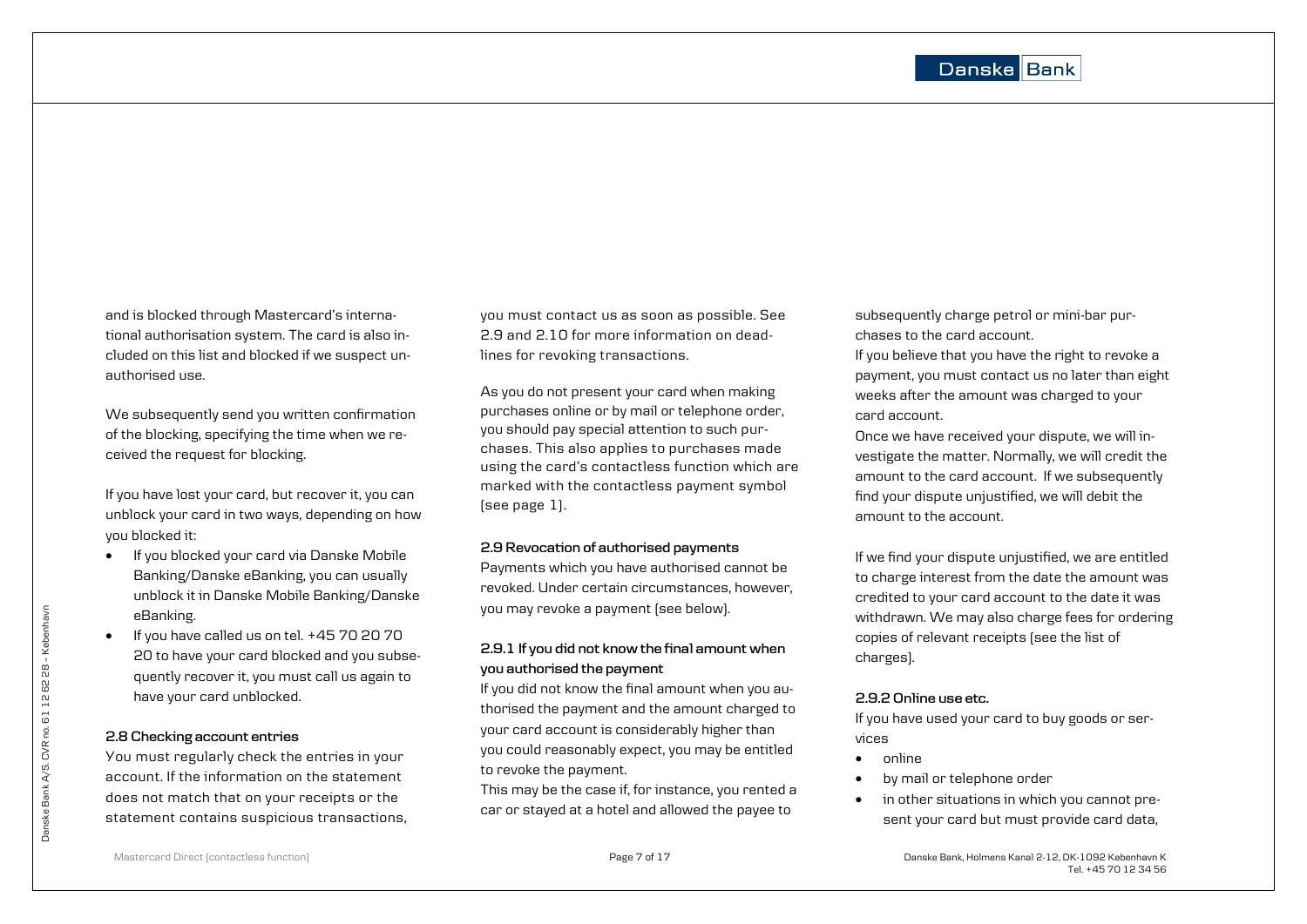for example the card number, to complete the transaction

 at self-service machines where your PIN is not required

you may be entitled to revoke the payment if

- the payee has charged a larger amount to your card account than agreed
- the ordered goods or services were not delivered
- you have exercised your statutory or agreed right of cancellation by not accepting or collecting the ordered goods or services

Before contacting us, you should always try to settle the matter with the payee that charged the amount. You must be able to document that you have contacted or tried to contact the payee.

If you believe that you have the right to revoke a payment, you must contact us as soon as possible and, if possible, no later than two weeks after you discovered that you may have such right.

When we assess whether we have been contacted in due time, we attach importance to your duty to regularly check entries in your account (see 2.8).

You may revoke payments made in a number of different situations if the payment was made online, or by mail or telephone order – please contact us for more information. For more information, visit danskebank.dk/indsigelse or contact us.

Once we have received your dispute, we will investigate the matter. Normally, we will credit the amount to your card account. If we subsequently find your dispute unjustified, we will debit the amount to the account.

If we find your dispute unjustified, we are entitled to charge interest from the date the amount was credited to your card account to the date it was withdrawn. We may also charge fees for ordering copies of relevant receipts (see the list of charges).

## **2.10 Revocation of unauthorised payments**

If you believe that your card has been used for one or more unauthorised payments, you must contact us as soon as possible.

When we assess whether we have been contacted in due time, we attach importance to your duty to regularly check entries in your account (see 2.8). We must receive the dispute within 13 months of the amount having been charged to your card account.

Once we have received your dispute, we will investigate the matter. Normally, we will credit the amount to the card account. If we subsequently find your dispute unjustified, we will debit the amount to the account.

If we find your dispute unjustified, we are entitled to charge interest from the date the amount was credited to your card account to the date it was withdrawn. We may also charge fees for ordering copies of relevant receipts (see the list of charges).

If our investigation shows that another person has used your card fraudulently, you will be liable in accordance with the rules specified in 2.11.

## **2.11 Your liability in case of unauthorised use**

You must keep your card safe. Do not keep your PIN with your card, and do not give others access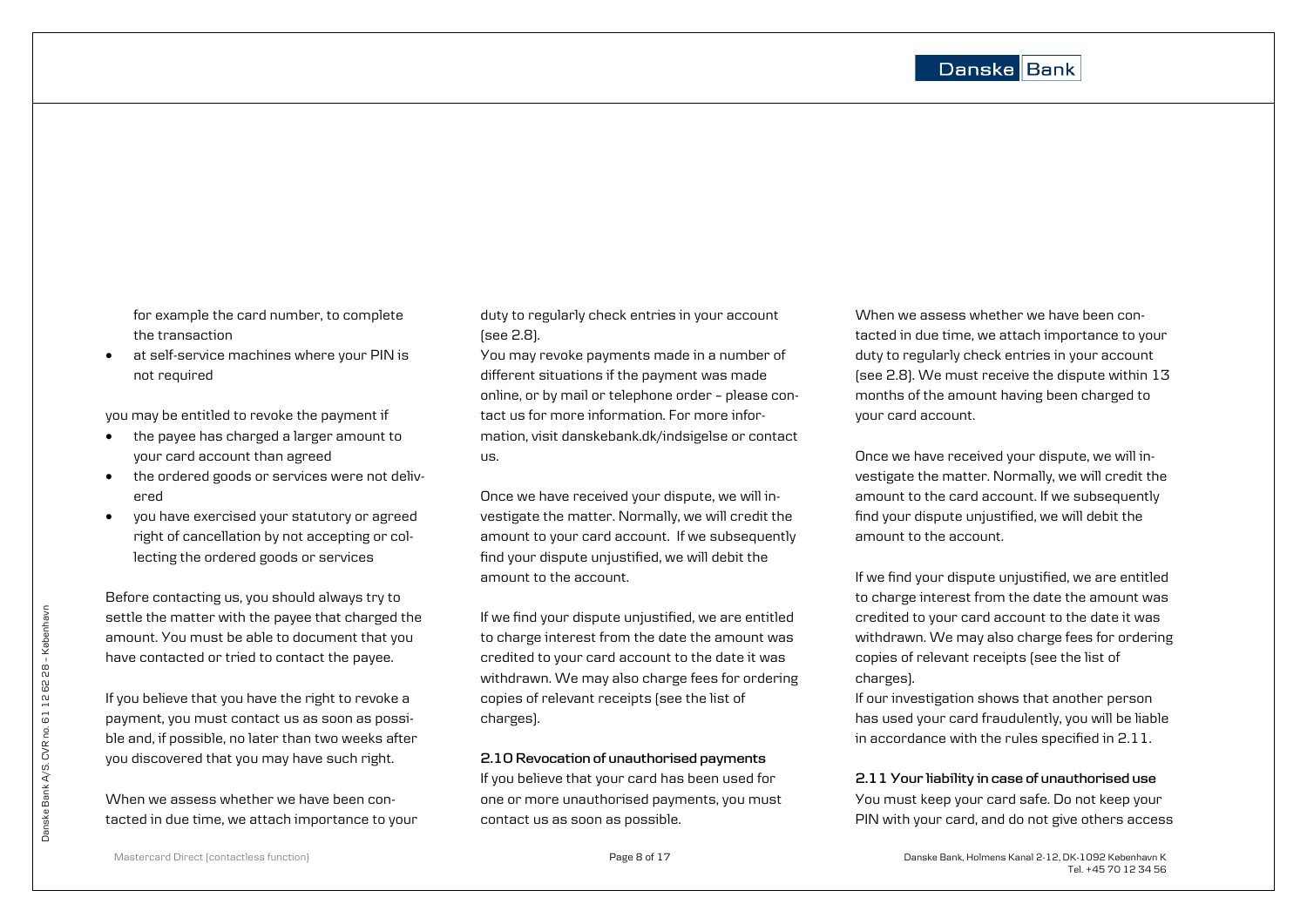to your card and/or PIN. You can read more about this in 2.1 to 2.3.

If you are under the age of 18, your liability will be determined in accordance with the rules of the Danish Guardianship Act, the rules on minors' and legally incompetent parties' liability and the rules of the Danish Payments Act which are specified below.

If you are over the age of 18, the following applies: If your card and PIN have been subject to unauthorised use, you must cover losses up to DKK 375.

Your total liability is limited to DKK 375 if several of your cards for which you have a single PIN are used fraudulently in the same incident. It is a condition, however, that you block all cards with the same PIN at the same time. This applies to cards issued by Danske Bank.

You must cover losses up to DKK 8,000 if we can prove that your PIN has been used and that

- you failed to notify us immediately after you discovered that your card was lost or that another person had found out your PIN, or
- you gave your PIN to the person who has used your card fraudulently
- you have made unauthorised use of your card possible through gross negligence.

You must also cover losses up to DKK 8,000 if your card has been read physically or electronically, your signature has been forged and we can prove that

- you failed to notify us as soon as possible after you or any person to whom you had given the card discovered that the card was lost, or
- you or any person to whom you had given the card made unauthorised use of the card possible through gross negligence.

Your total liability cannot exceed DKK 8,000 per card. Your liability is limited to DKK 8,000 if several of your cards for which you have a single PIN are used fraudulently in the same incident. It is a condition, however, that you block all cards with

the same PIN at the same time. This applies to cards issued by Danske Bank.

You are liable for the full loss if we can prove that you disclosed your PIN to the person who used the card fraudulently and that you realised or ought to have realised that there was a risk of unauthorised use.

You are also liable for the full loss if you have committed fraud or have deliberately failed to fulfil your obligations under the rules. These obligations include keeping your card and mobile phone for Mastercard ID Check safe (see 2.2.3), protecting your PIN (see 2.1) and blocking your card (see 2.8).

If you have several cards with a single PIN, the unlimited liability applies to each card used fraudulently.

You are not liable for losses caused by fraudulent use by a third party without the PIN having been used, for example a purchase made using the card's contactless function.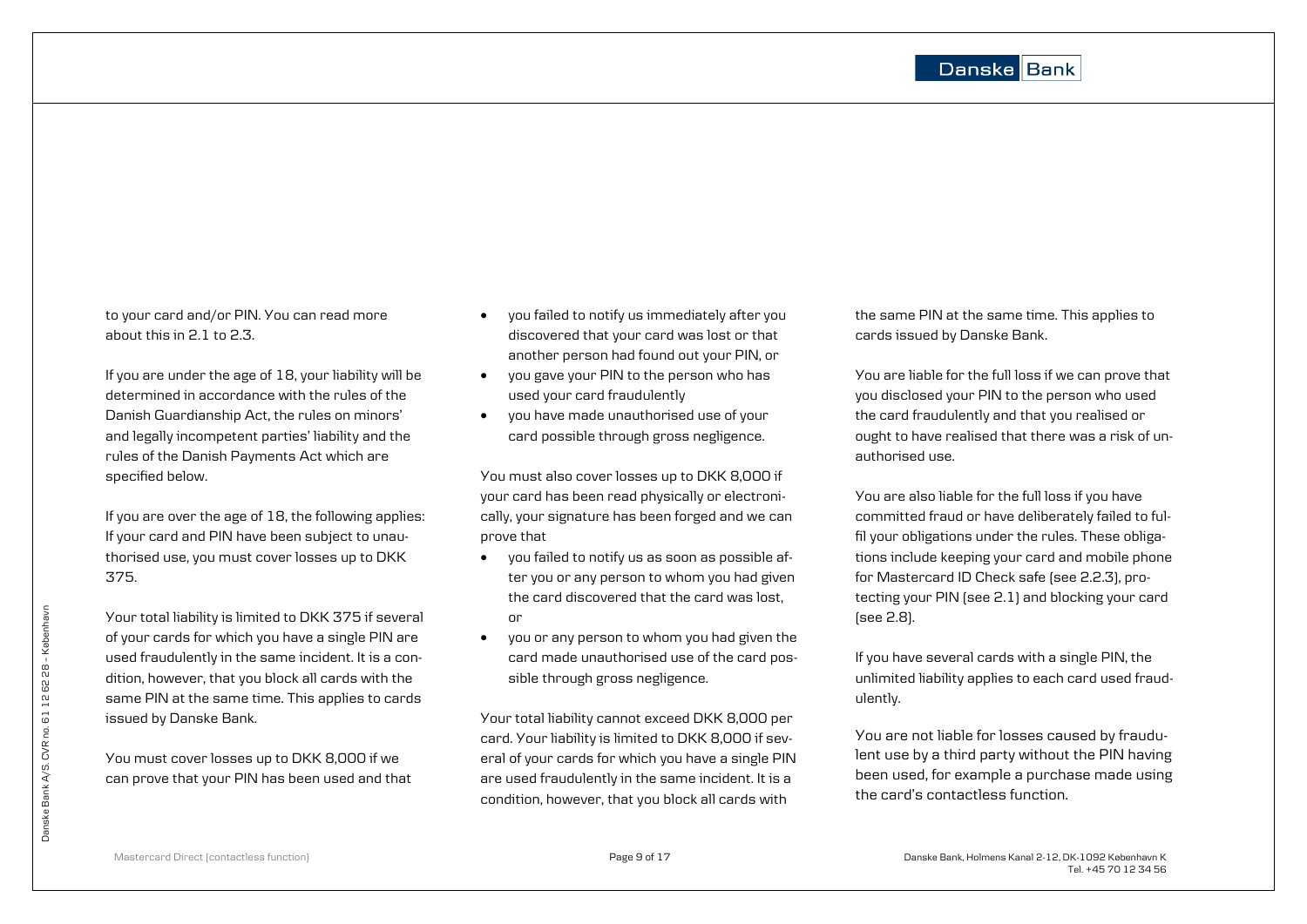You are not liable for losses arising after we have been asked to block your card(s).

Excerpts from the Danish Guardianship Act and sections 97, 98 and 100 of the Danish Payments Act are attached to these conditions.

## **2.12 Danske Bank's liability**

Danske Bank is liable for the tardy or defective performance of its contractual obligations resulting from error or negligence. Even in those areas in which a stricter liability applies, Danske Bank will not be liable for losses arising from:

- breakdown of or lack of access to IT systems or damage to data in these systems due to any of the factors listed below and regardless of whether or not Danske Bank or a third-party supplier is responsible for the operation of these systems
- **•** power failure or a breakdown of Danske Bank's telecommunications, legislative or administrative intervention, acts of God, war, revolution, civil unrest, sabotage, terrorism or vandalism (including computer virus attacks or hacking)
- strikes, lockouts, boycotts or picketing, regardless of whether Danske Bank or its organisation is itself a party to or has started such conflict and regardless of its cause (this also applies even if the conflict affects only part of Danske Bank)
- other circumstances beyond Danske Bank's control.

Danske Bank is not exempt from liability if

- Danske Bank ought to have foreseen the cause of the loss when the agreement was concluded or ought to have avoided or overcome the cause of the loss
- under Danish law, Danske Bank is liable for the cause of the loss under any circumstances.

## **2.13 Danske Bank's right and liability**

We contact you if we suspect or discover unauthorised use. We also contact you if we become aware of any potential security threats. We contact you in a safe way, for example by sending a

notice in Danske eBanking, Danske Mobile Banking, Danske Netpost, e-Boks, by email or by telephone.

## **Danske Bank's right to block cards**

We are entitled to block your card if

- the account is closed
- the account is terminated, and the notice of termination, if any, has expired
- you violate the Mastercard Direct card conditions, or
- your card has been used fraudulently or you suspect unauthorised use by a third party.

In the event of an overdraft, you will receive a written reminder before your card is blocked. Immediate blocking may be necessary, however, if the excess is substantial and/or if you have repeatedly overdrawn your account.

When we block the card, we may demand that all cards issued for the card account be returned.

When we block the card, we will send you a notice stating the reason for and time of the blocking.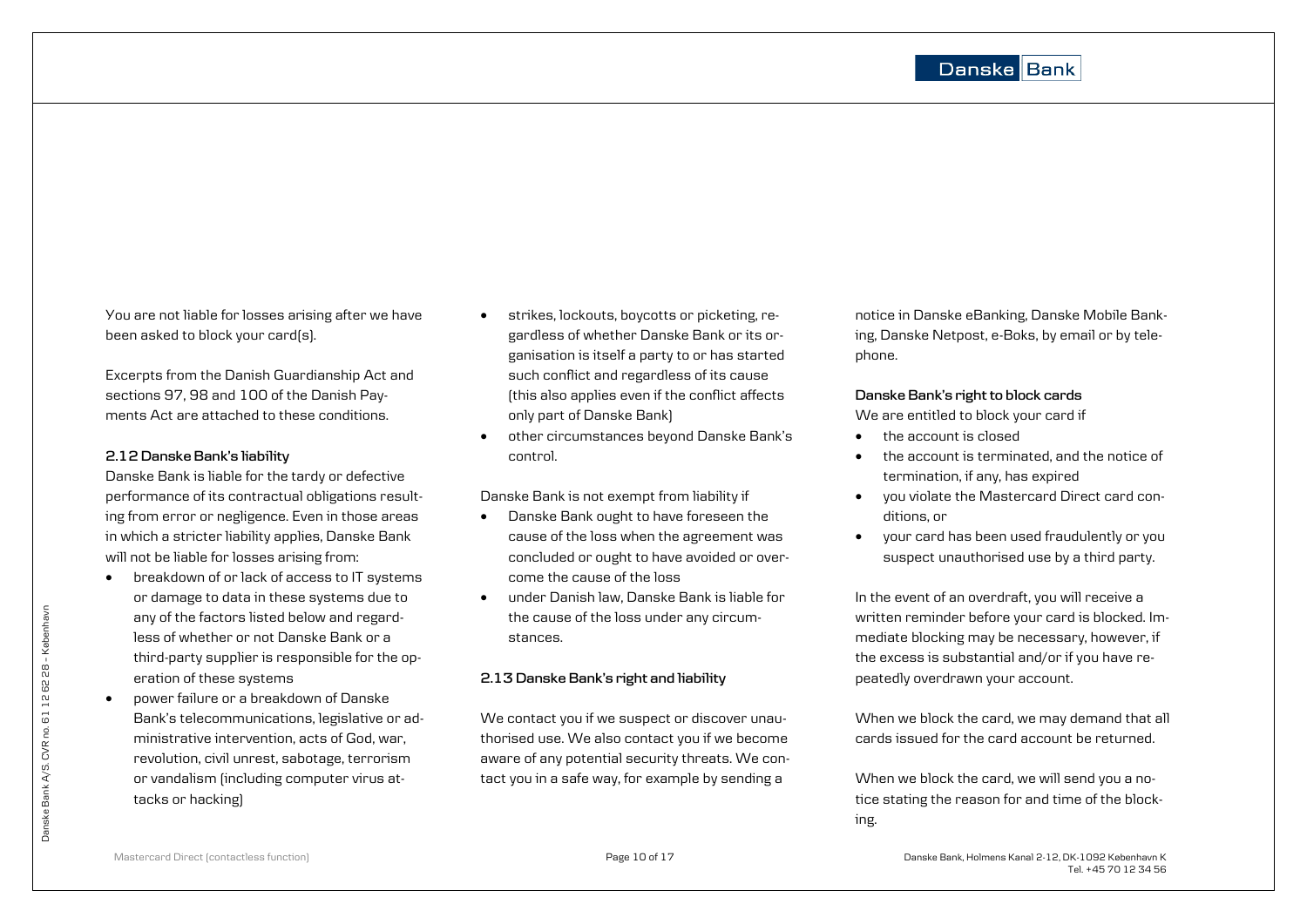#### **2.14 Card expiry and renewal**

Cards are usually issued for a three-year period and are valid until the month of expiry embossed on the card. The card cannot be used after expiry.

Before your card expires, we will send you a new card.

You may also order a new card before it expires.

## **2.15 Returning cards**

If you no longer want to use the card, you must return it. If the card agreement or account agreement is terminated, all cards linked to the account must be returned. Before you return the card to us by mail, remember to cut it in half.

## **2.16 Termination**

You are entitled to terminate the card agreement without notice.

We may terminate the agreement at three months' notice. The notice of termination will be sent to your last address we have registered for you. If the card account is terminated, you will receive a proportionate reimbursement of any fees paid in advance for use of the card.

If you terminate the card agreement during the first six months, we may charge a termination fee (see the list of charges).

If you or Danske Bank terminates the agreement, you must return your card to us. If you return the card to us by mail, remember to cut it in half.

## **2.17 Changes to card conditions**

We may change the card conditions without notice if the changes are to your advantage. Otherwise, changes are subject to three months' notice.

If we change the card conditions, you will be notified directly via our digital services or by letter.

If we change the conditions, you must inform us – before the changes take effect – if you do not want to be bound by the new conditions. If we do not hear from you, you will be bound by the new conditions.

If you inform us that you do not want to be bound by the new conditions, your agreement will terminate when the new conditions take effect.

## **2.18 Complaints**

In case of a disagreement on your business relationship with us, you should always contact your branch to make sure that such disagreement is not based on a misunderstanding. Alternatively, you can call us on tel. (+45) 33 44 00 00 (open seven days a week). This will enable us to make sure that the disagreement is not based on a misunderstanding.

If you still disagree or are not satisfied with the outcome of your complaint, you may contact Danske Bank's Complaint Management Function, which is in charge of handling customer complaints. The address is

## Danske Bank

Complaint Management Function Holmens Kanal 2-12 DK-1092 København K klageservice@danskebank.dk If you are still dissatisfied with the outcome, you may submit a complaint to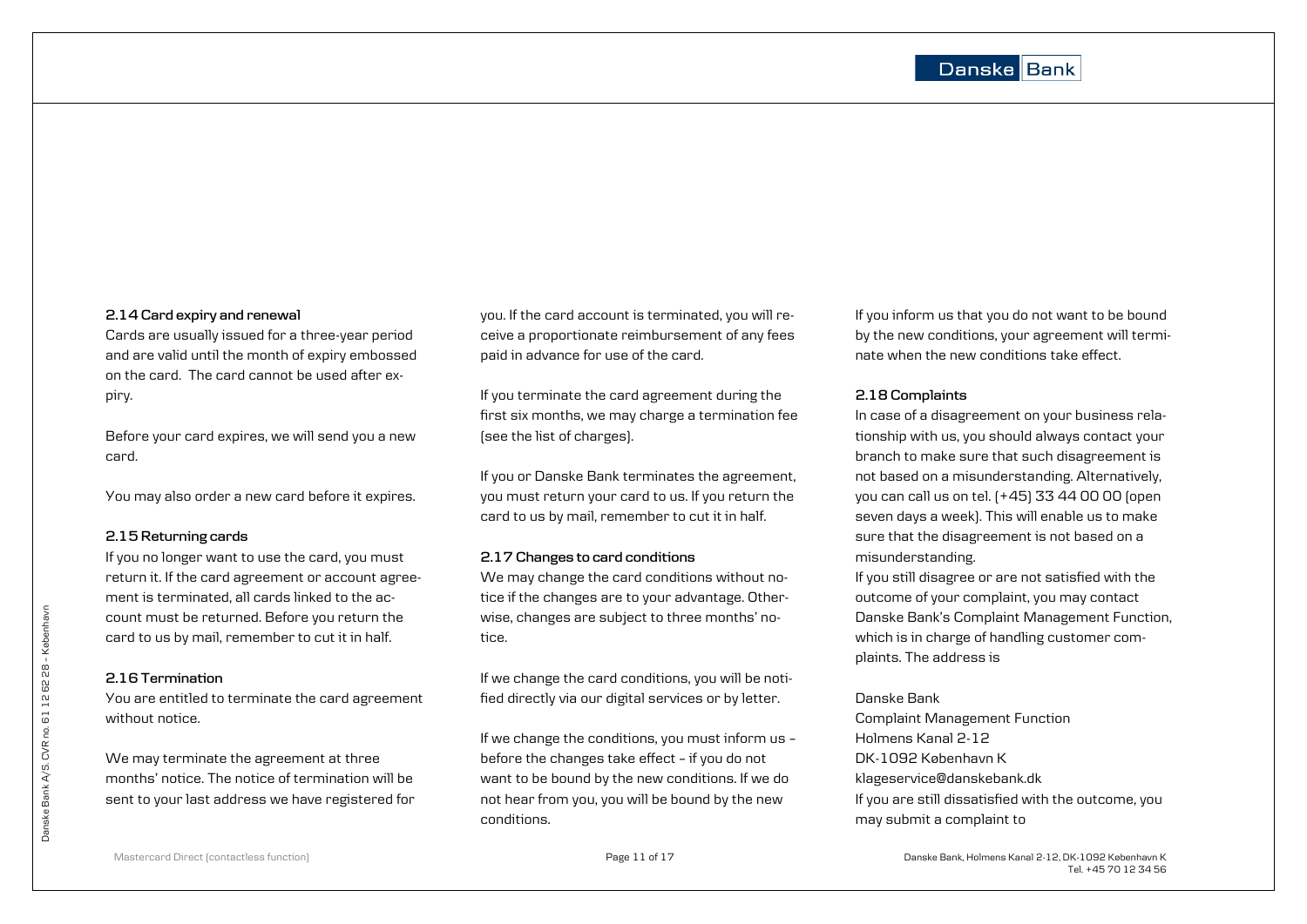## Danske Bank

The Danish Financial Complaint Board (Det finansielle ankenævn) Store Kongensgade 62, 2. sal DK-1264 København K Tel. +45 35 43 63 33 [www.fanke.dk](http://www.fanke.dk/)

#### or

The Danish Consumer Ombudsman The National Consumer Agency of Denmark Carl Jacobsens Vej 35 DK-2500 Valby Forbrugerombudsmanden@kfst.dk

If you want to complain because your card has been blocked, you must contact your local branch. If your complaint is rejected, you may submit a complaint to

## Datatilsynet

Carl Jacobsens Vej 35 DK-2500 Valby dt@datatilsynet.dk

## **3 Card expenses**

#### **3.1 Fees and charges**

Our Mastercard Direct fees appear on the list of charges and in the tariff of charges available at danskebank.dk/priser and at all our branches.

Danske Bank and certain payees may charge a fee when you use the card. Danish payees which charge a fee for use of the card must state this before you use the card to make a payment.

Danske Bank may lower fees without notice. Danske Bank may raise fees that you pay on a regular basis at three months' notice if

- market conditions, such as competition in and outside Denmark, justify adjustment of one or more fees
- we decide to adjust our general fee structure and pricing policy in the ordinary course of business. Such changes may be made on the basis of earnings considerations or to use our resources or capacity in a more expedient manner.
- $\bullet$  the basis on which your specific fee terms were determined changes materially. Such

material changes include changes in your own situation, for example changes in the amounts of your deposits, loans or credit facilities.

If we introduce new fees relating to your Mastercard Direct agreement in the ordinary course of our business, we will do so at six months' notice. These are fees for services for which we have not previously charged a fee. Such changes may be made on the basis of earnings considerations or to use our resources or capacity in a more expedient manner.

If we change our fees, we will notify you via our digital services or by letter. We state the cause of the change – possibly referring to one of the points above.

You will be advised via our digital services or by letter if a change in the basis on which your individual fee terms were determined causes changes to fees.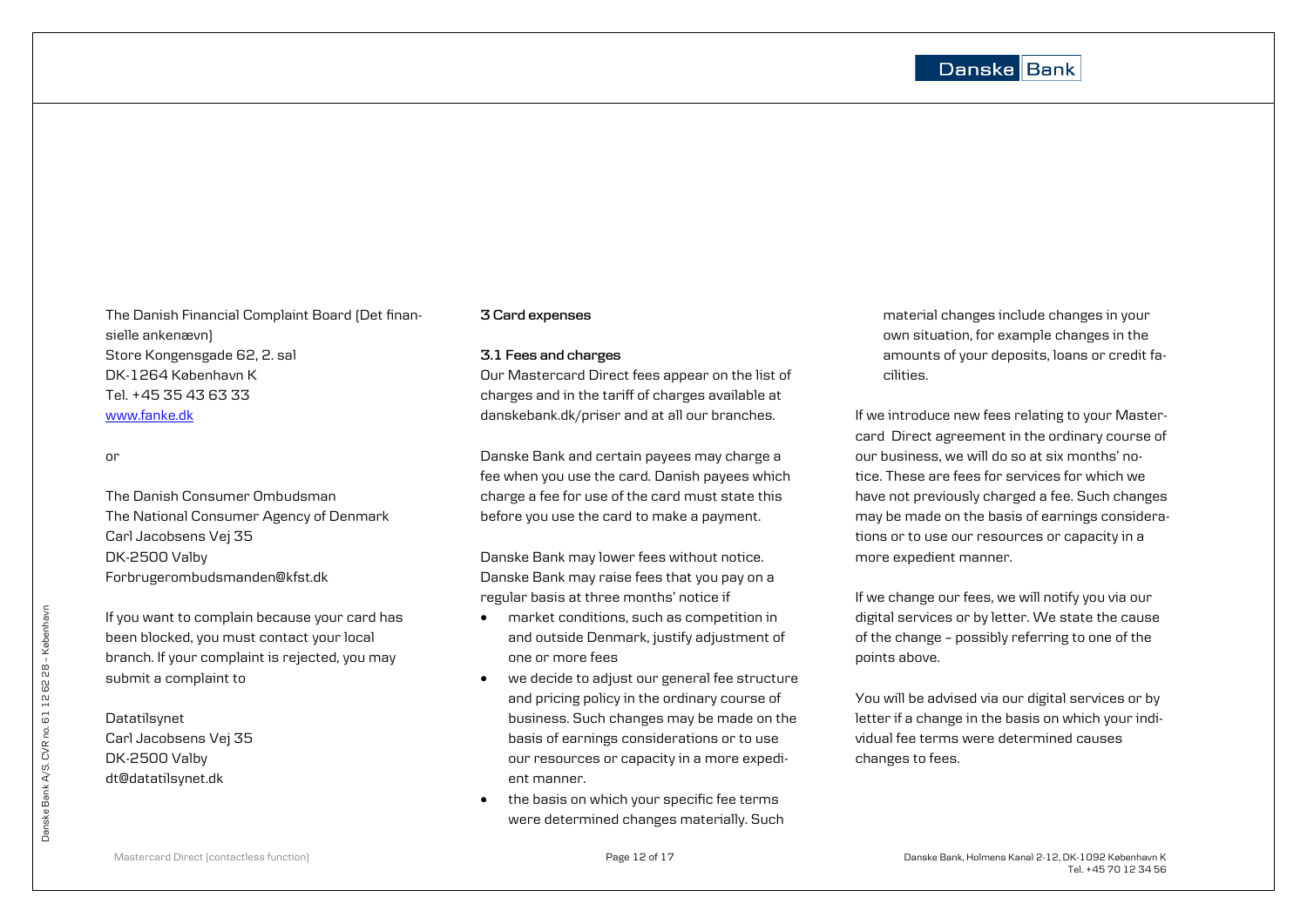#### **3.2 Interest and commission**

You can obtain information about interest and commission for the card account from Danske Bank.

## **3.3 Information about commission**

Please note that Danske Bank receives a commission when you use your card at payees.

## **3.4 Exchange rates**

Purchases made outside Denmark are translated into Danish kroner and are always payable in Danish kroner.

Conversion of foreign currencies to Danish kroner is based on an average rate calculated from Mastercard exchange rates for all transactions on that day in the same currency, plus a variable margin fixed by Danske Bank. See the Mastercard exchange rates at [www.nets.eu/valu](http://www.nets.eu/valutakurser)[takurser](http://www.nets.eu/valutakurser) - (website available in Danish only).

Exchange rates change continually and without notice.

An exchange rate may change from the time you

use your card until the amount is charged to your card account.

When you have used your card for a purchase or to withdraw cash in an EEA currency other than Danish kroner you will receive a text message from Danske Bank informing you of our mark-up.

The text message is sent the first time you make a payment in an EEA currency and subsequently at least once a month if you use the card for payments in an EEA currency.

You can unsubscribe from text messages by sending a text message with the text "STOPCCY" to 3326.. We will then no longer send the text messages.

You pay any costs related to internet and mobile data use when we send you text messages.

## **3.5 Payee's currency conversion**

If you use your card outside Denmark, the payee may propose, before processing the payment, to convert the amount into Danish kroner.

Before you accept this conversion, the payee must inform you of any fees and the applicable exchange rate.

The exchange rate offered by the payee may differ from the one used if you decide not to let the payee make the conversion.

## **4 Use of personal data**

## **4.1 Information about purchases and cash withdrawals**

When you use your card, the card number, the total amount of the purchase or cash withdrawal and the date and place of use are recorded.

The information is stored by Danske Bank, the payee and the payee's bank or Nets. The information is used by the banks for bookkeeping purposes, for instance to correctly process payments from your account, in account statements and to correct any subsequent errors.

The information is passed on to other parties only if required by law, to enforce legal rights or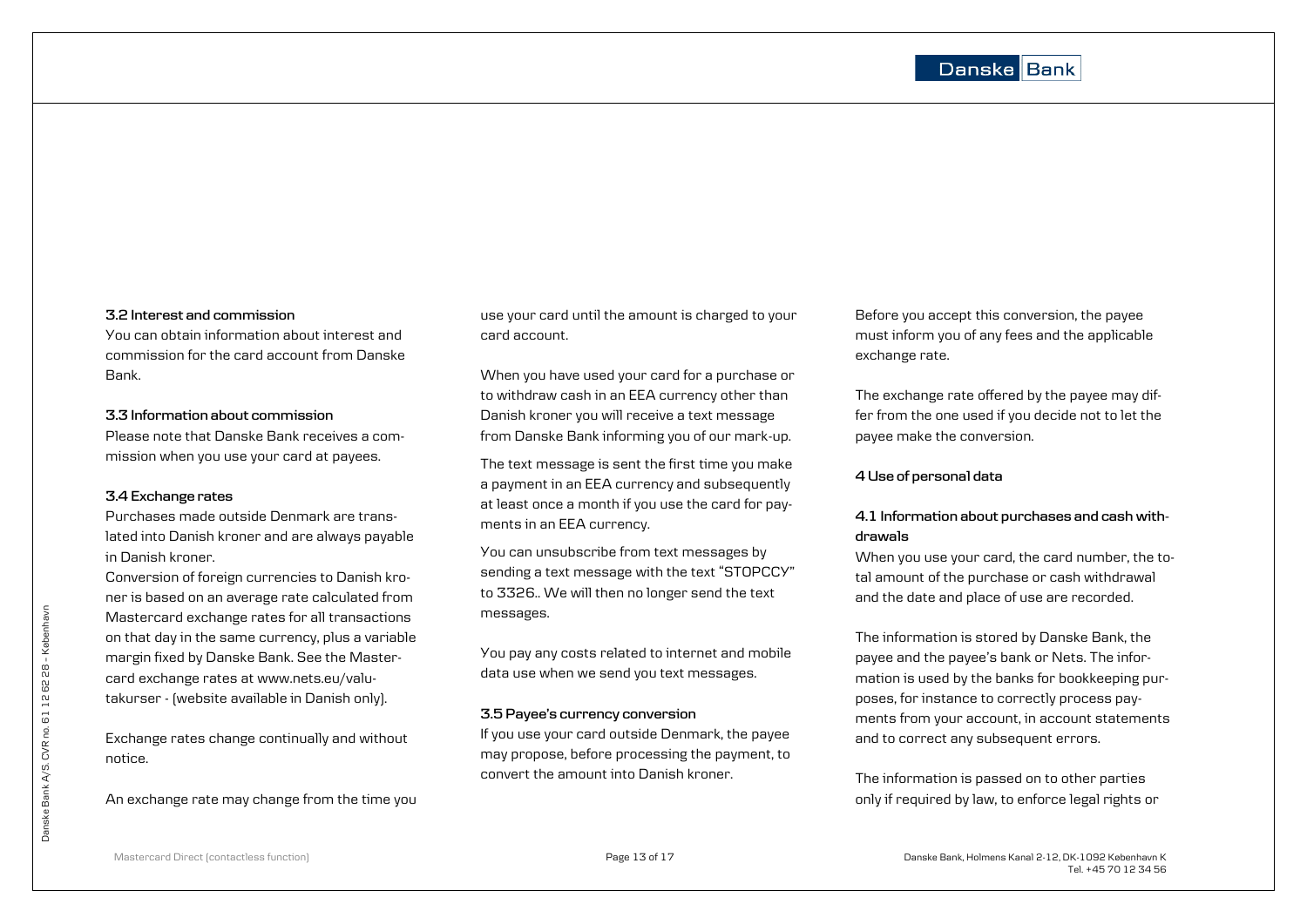

to prevent unauthorised use of the card. The information is stored for the rest of the year plus the next five years.

When you register for Mastercard ID Check, Nets will register your mobile phone number stored by Worldline to be able to send you one time passwords.

## **5 Registration of blocked cards**

If your card is blocked, we will register your card number in our register of blocked Mastercard cards. Blocked cards may also appear on Mastercard's list of blocked cards.

## **6 New copies of card conditions**

If you need a new copy of these card conditions, you can find them at danskebank.dk. You are also welcome to contact your branch.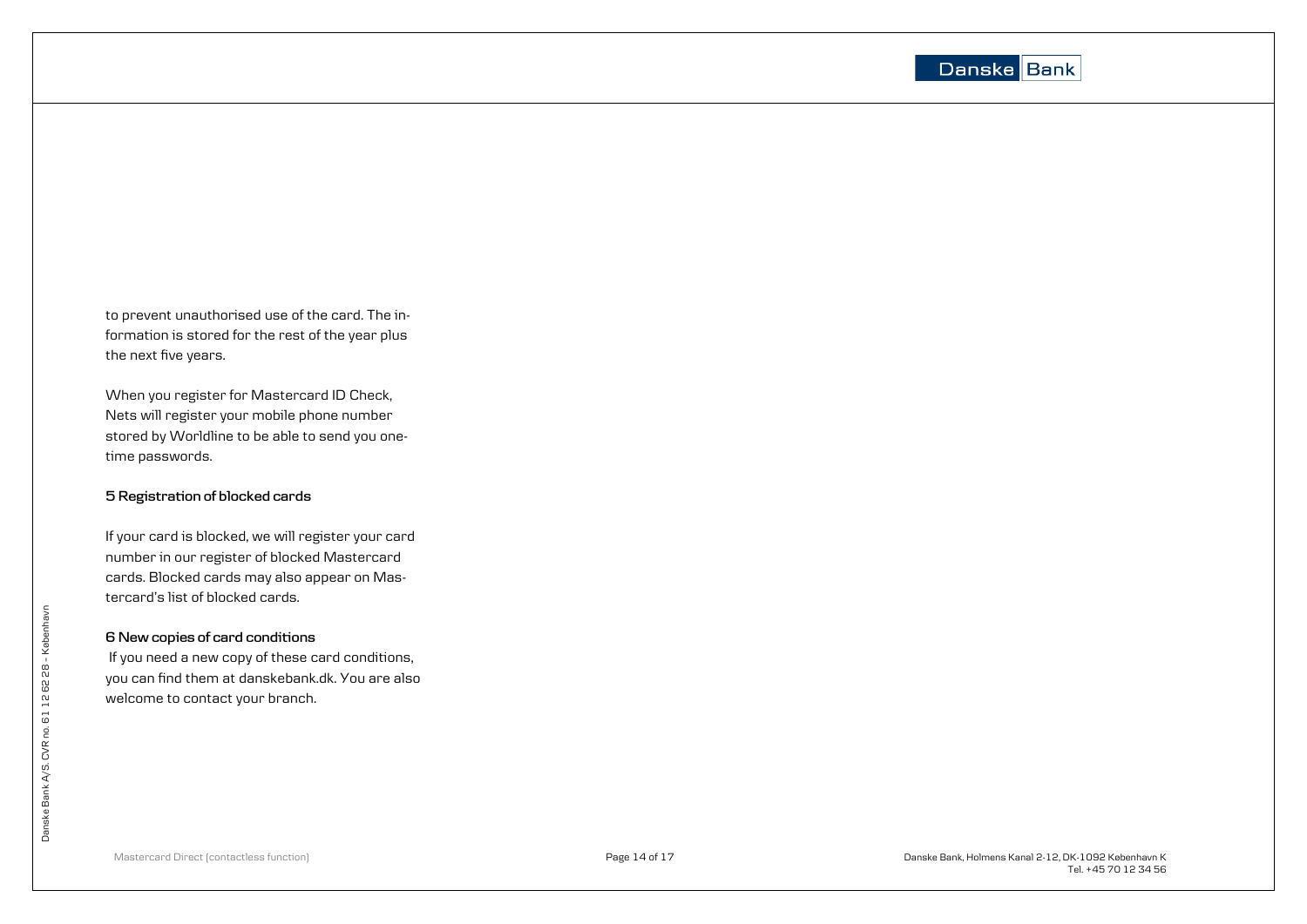#### **The Danish Payments Act**

#### **Liability rules**

97. Disputes relating to unauthorised or incorrectly executed payment transactions must be received by the provider as soon as possible and not later than 13 months after the debit date of the relevant payment transaction. The deadline is calculated from the time at which the provider has communicated this information or made it available, if it has not been communicated in advance.

*(2)* Disputes relating to unauthorised or erroneous payment transactions initiated via a provider of payment initiation services, must be addressed to the account-holding provider in accordance with subsection (1), see, however, section 99(2) and (3) and section 104.

98. If a payer denies having authorised or initiated a payment transaction, the provider of the payment service must prove that the payment transaction was correctly registered and booked

and not affected by technical failure or other errors, see, however, subsection (3). In connection with the use of a payment instrument, the provider furthermore has to prove that the payment instrument's personalised security feature was used in connection with the payment transaction.

*(2)* If a payer denies having authorised or initiated a payment transaction, the recorded use of a payment instrument is not in itself proof that the payer authorised the transaction, that the payer acted fraudulently or failed to fulfil his obligations.

*(3)* If a payer denies having authorised or initiated a payment transaction which was initiated via a provider of payment initiation services, the provider of the payment initiation service must prove that the payment transaction was correctly registered and booked and has not been affected by technical failure or other errors.

100. The payer's provider of payment services is liable to the payer for any loss incurred due to the unauthorised use by a third party of a payment service unless otherwise provided in subsections (2) to (5) hereof. The payer is only liable

under subsections (3) to (5) hereof if the transaction was accurately recorded and entered in the accounts, see, however, subsection (2).

*(2)* However, the payer is liable without limitation with respect to any loss incurred due to the payer acting fraudulently or wilfully failing to fulfil his obligations under section 93.

*(3)* Except where subsections (4) and (5) hereof provide for more extensive liability, the payer is liable for an amount up to DKK 375 for any loss incurred as a result of the unauthorised use by a third party of the payment service where the personalised security feature linked to the payment service has been used.

*(4)* Except where subsection (5) provides for more extensive liability, the payer is liable for an amount up to DKK 8,000.00 for any loss incurred as a result of the unauthorised use by a third party of the payment instrument if the payer's provider is able to establish that the personalised security feature linked to the payment instrument was used; and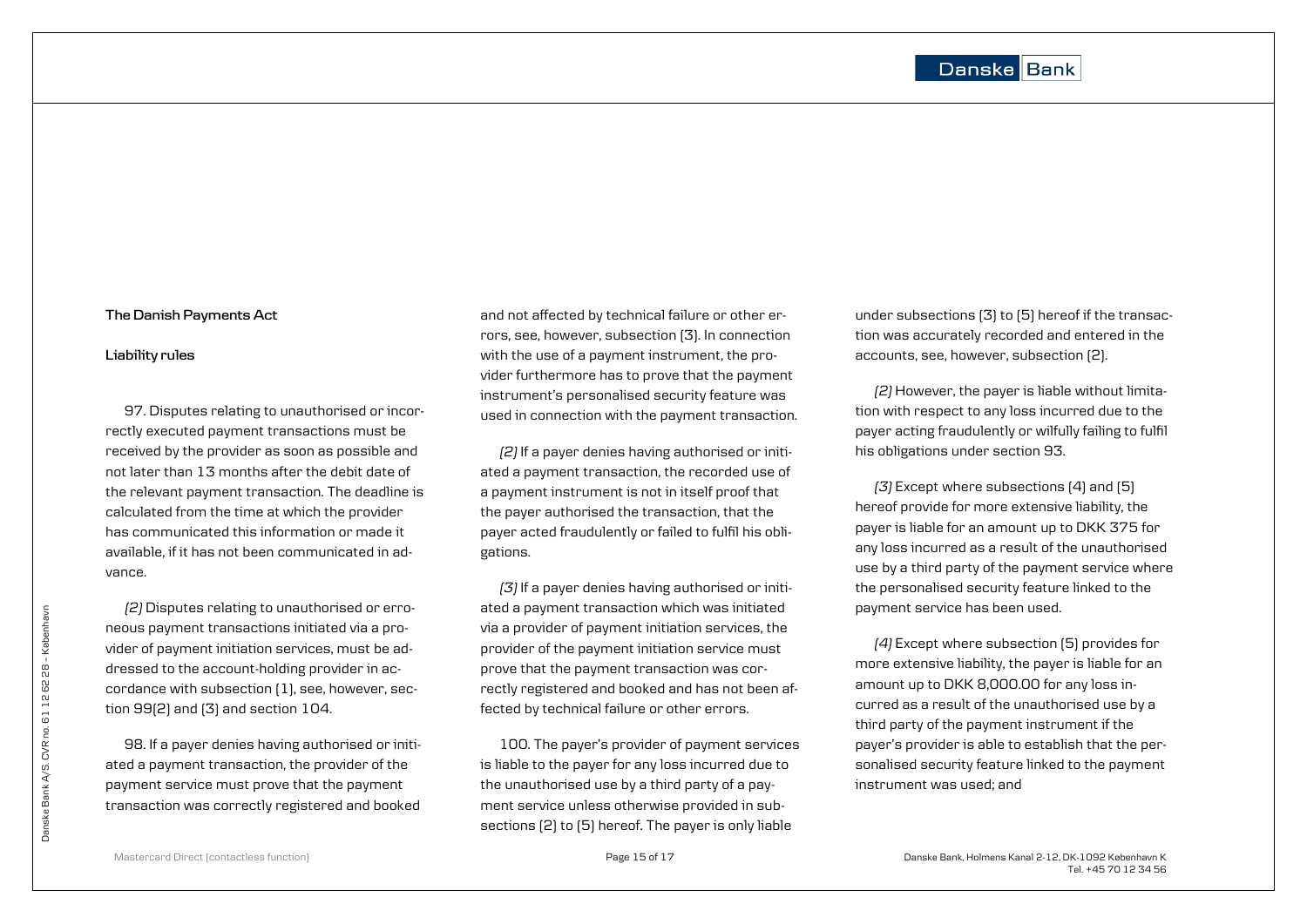1) that the payer failed to notify the payer's provider as soon as possible after having become aware that the payment service's payment instrument was missing or that the personalised security feature linked to the payment instrument had come to the knowledge of an unauthorised user;

2) that the payer intentionally made the personalised security feature of the payment instrument available to the person making such unauthorised use without this falling within the scope of subsection (5); or

3) that, through grossly inappropriate conduct, the payer made such unauthorised use possible.

*(5)* The payer is liable without limitation with respect to any loss incurred due to the unauthorised use by a third party of the payment service where the personalised security feature linked to the payment instrument was used and the payer's provider proves that the payer disclosed the personalised security feature to the person making the unauthorised use, and that the circumstances were such that the payer knew or

ought to have known that there was a risk of abuse.

*(6)* Notwithstanding the provisions of subsections (3) to (5) hereof, the payer's provider is liable for any unauthorised use

1) after the provider was notified that the payment instrument linked to the payment service had been lost, that the personalised security feature had come to the knowledge of an unauthorised person, or that the payer required the payment instrument to be blocked for any other reason;

2) when it is caused by actions taken by a service provider's employees, agents or branch or an entity to whom the service provider's activities have been outsourced, or their passivity; or

3) because the provider has not taken appropriate measures, see section 94(1)(2).

*(7)* Notwithstanding subsections (3) to (5) hereof, the payer's provider is also liable, unless the payer has acted fraudulently. The payment recipient or his/her provider must compensate the

loss suffered by the payer's provider if the payee or its service provider has failed to use strong customer authentication. Subsections (1) and (2) do not apply to the services comprised by section 1(5) and section 5(14)-(16).

*(8)* Notwithstanding the provisions of subsections (3) to (5) hereof, the payer's provider is also liable if the loss, theft or unauthorised acquisition of the payment instrument linked to the payment service or the personalised security feature linked to the payment service could not be detected by the payer prior to the unauthorised use.

*(9)* Moreover, notwithstanding the provisions of subsections (3) to (5) hereof, the payer's provider is liable if the payee knew or ought to have known that the use of the payment service was unauthorised.

*(10)* The provisions of subsections (1) to (9) hereof also apply to electronic money except where the payer's provider of electronic money is unable to block the payment account or the payment instrument.